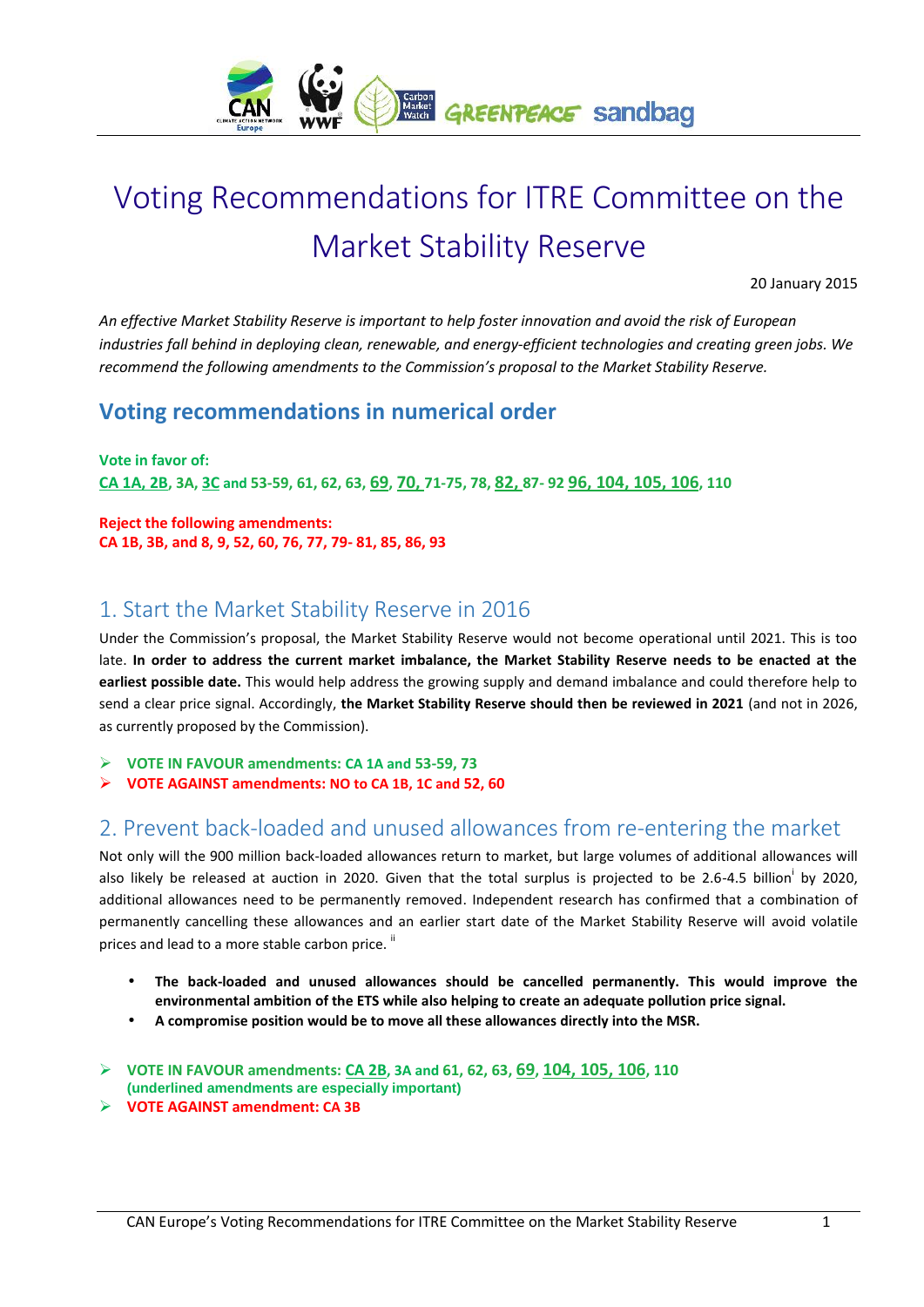

### **3. Make adjustments stronger when the market is strongly over-supplied**

The Commission proposes that when the surplus of allowances exceeds 833 million, 12% of the surplus will be transferred into the Market Stability Reserve. If the surplus falls below 400 million, 100 million allowances are released again. These thresholds are said to be based on the amount of allowances that the power sector buys in advance and stores to ensure they have enough allowances for their planned power sales. This is known as forward hedging. Analysts agree that the amount of allowances needed by the power companies for hedging will decline as the power sector becomes less carbon intensive. The Market Stability Reserve should be designed to take such a decrease into account.

 **The upper and lower thresholds that trigger the removal or the release of allowances should therefore decrease over time. At the same time, surplus allowances should only be re-released to the carbon market when prices have risen (Article 29a) and the surplus threshold is at the same time met. In addition, the Market Stability Reserve should set aside surplus emission allowances more rapidly than the suggested 12% of allowances in circulation annually.**

Furthermore, the response time of the Market Stability Reserve should be shortened. Under the Commission's proposal it would take two years to make corrections for any under- or oversupply. This time-lag could see the Market Stability Reserve reacting to obsolete information. We therefore recommend that the **Market Stability Reserve alters the auction calendar in July each year based on the previous year's surplus.**

- **VOTE IN FAVOUR amendments: 70- 72, 74, 75, 78, 87- 92**
- **VOTE AGAINST amendments: 8, 9, 76, 77, 79, 80, 81, 85, 86, 93**

## **4. Limit the surplus from being used as future rights to pollute**

Restricting the amount of surplus allowances in the Market Stability Reserve that can be used as future rights to pollute will help ensure that the EU ETS does not cancel out the greenhouse gas reductions from other existing and future policies. **Therefore, a limit should be put on the carry-over of allowances in the Market Stability Reserve from one trading phase to the next. Furthermore, an upper limit should be set on the number of allowances that the Market Stability Reserve can hold. If the limit is reached, allowances should be cancelled instead of being transferred to the Market Stability Reserve.**

#### **VOTE IN FAVOUR amendments: CA 3C, and 70, 82, 96**

#### **Background**

The EU's Emissions Trading Scheme (EU ETS) is the world's largest carbon market, covering more than 11,000 installations in the EU, as well as Iceland, Liechtenstein and Norway. These installations include large-scale industrial entities, such as energy companies, steel and cement producers, as well as intra-EU flights. The EU ETS sets a limit on the amount of greenhouse gas emissions that can be emitted. Companies covered by the EU ETS receive or buy emission allowances which they can trade with one another: one emission allowance allows for one tonne of  $CO<sub>2</sub>$  to be emitted. After each year, companies must surrender enough allowances to cover all of their emissions, otherwise fines are imposed. The cap is reduced over time so that total emissions decline. The ETS aims to help the EU achieve its emissions goals more cost-effectively. Moreover, the EU ETS is supposed to encourage investments in low carbon technologies.

However, a large surplus of more than 2.1 billion emissions allowances has built up in the EU ETS. This is more than all companies participating in the ETS are allowed to emit in one year. The surplus is due to lower industrial output as a result of the economic downturn, and lenient rules that allowed the use of a very large number of international carbon credits. By 2020, the EU ETS surplus will have grown to between 2.6 and 4.5 billion allowances. As a result of this enormous oversupply of emission allowances, the price for these rights to pollute has dropped so significantly" that the EU ETS no longer facilitates the transition towards a renewable and energy efficient economy, and companies can delay or cancel investments in cleaner and more efficient production, risking a costly lock-in in carbon intensive infrastructure for years to come. An overhaul of the EU ETS is urgently needed to ensure that the EU ETS is in line with the EU's long term objective of 80 to 95% emission reductions by 2050. $\mathrm{N}$